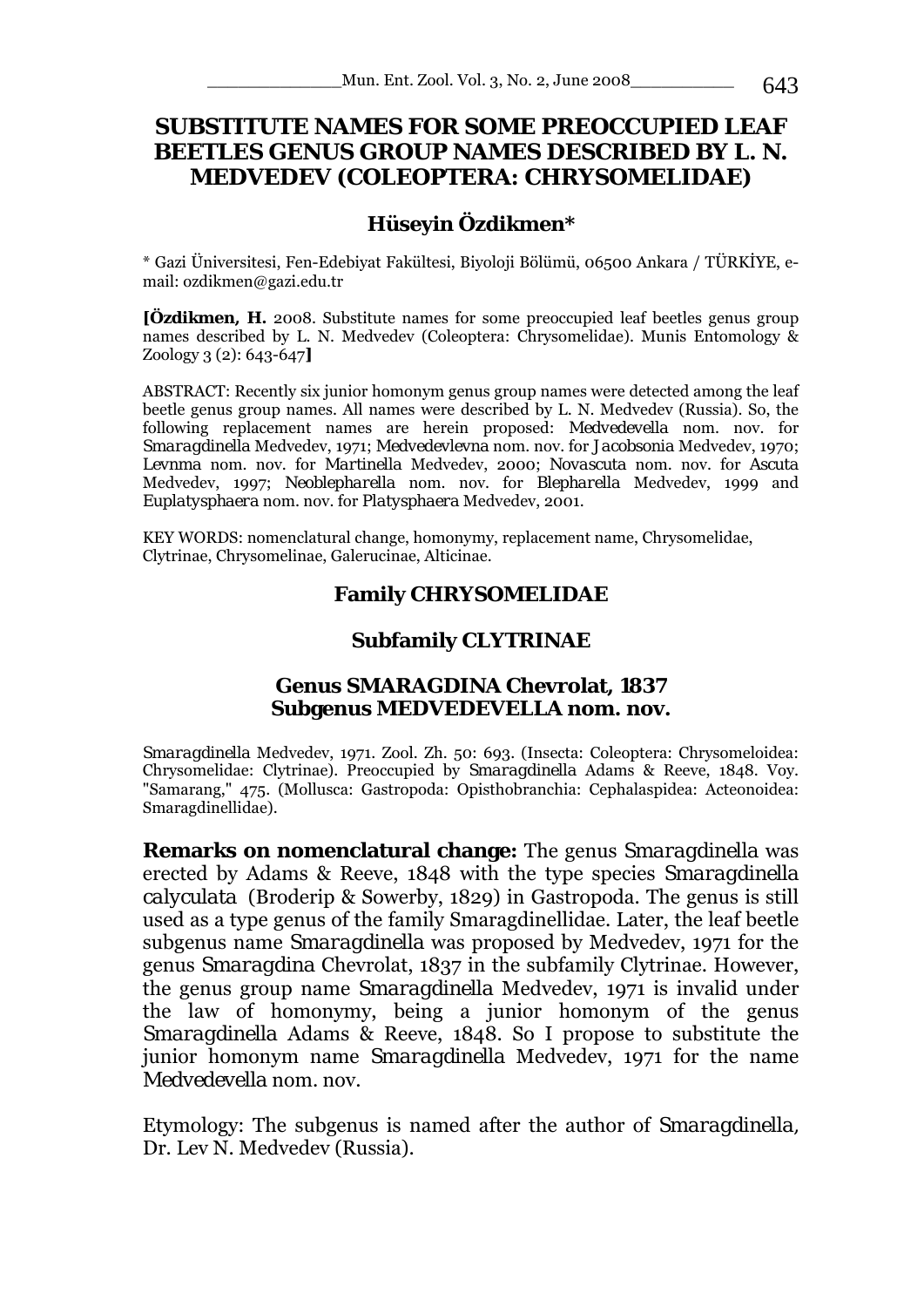\_\_\_\_\_\_\_\_\_\_\_\_\_Mun. Ent. Zool. Vol. 3, No. 2, June 2008\_\_\_\_\_\_\_\_\_\_ 644

Summary of nomenclatural changes:

Genus *Smaragdina* Chevrolat, 1837

### Subgenus *Medvedevella* **nom. nov.**

pro *Smaragdinella* Medvedev, 1971 (non Adams & Reeve, 1848)

# **Subfamily CHRYSOMELINAE**

### **Genus** *CHRYSOLINA* **Motschulsky, 1860 Subgenus** *MEDVEDEVLEVNA* **nom. nov.**

*Jacobsonia* Medvedev, 1970. Trudy biol.-pochvenn.Inst., Vladivostok No. 1: 162. (Insecta: Coleoptera: Chrysomeloidea: Chrysomelidae: Chrysomelinae). Preoccupied by *Jacobsonia*  Berlese, 1910. Redia, 6, 373. (Acari: Mesostigmata: Dermanyssoidea: Laelapidae: Iphiopsinae).

**Remarks on nomenclatural change:** The generic name *Jacobsonia*  Berlese, 1910 was proposed for a genus of mite family Laelapidae with the type species *Iphiopsis submollis* Berlese, 1910. Subsequently, the genus group name *Jacobsonia* Medvedev, 1970 was introduced for a new leaf beetle subgenus (with the type species *Chrysolina pudica* Medvedev, 1970). Thus, the subgenus *Jacobsonia* Medvedev, 1970 is a junior homonym of the generic name *Jacobsonia* Berlese, 1910. So I propose for the subgenus name *Jacobsonia* Medvedev, 1970 the new replacement name *Medvedevlevna* nom. nov.

Etymology: The subgenus is named after the author of *Jacobsonia,* Dr. Lev N. Medvedev (Russia).

Summary of nomenclatural changes:

Genus *Chrysolina* Motschulsky, 1860

Subgenus *Medvedevlevna* **nom. nov.** 

pro *Jacobsonia* Medvedev, 1970 (non Berlese, 1910; nec Koschantschikov, 1912; nec Cameron, 1936)

# **Subfamily GALERUCINAE**

# **Genus** *LEVNMA* **NOM. NOV.**

*Martinella* Medvedev, 2000. Ann. Hist-Nat. Mus. Natl. Hung. 92: 166. (Insecta: Coleoptera: Chrysomeloidea: Galerucinae). Preoccupied by *Martinella* Jousseaume, 1887. Bull. Soc. zool. France, 12, 173. (Mollusca: Gastropoda: Stylommatophora: Streptaxidae).

**Remarks on nomenclatural change:** The flea beetle *Martinella*  Medvedev, 2000 was established for a genus of the family Galerucinae. Nevertheless the name *Martinella* is already occupied. Jousseaume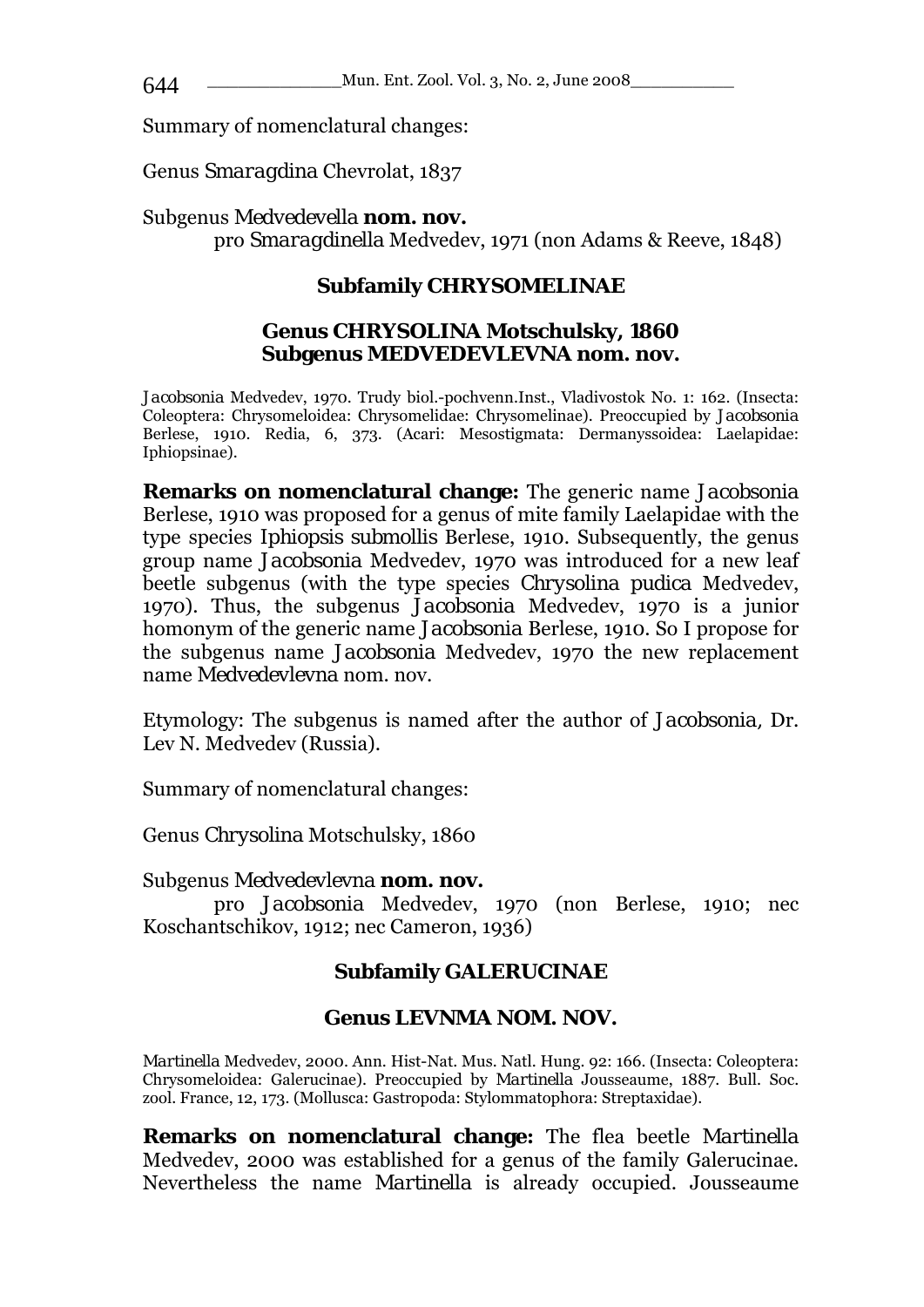Mun. Ent. Zool. Vol. 3, No. 2, June 2008\_\_\_\_\_\_\_\_\_\_\_\_\_\_\_\_\_\_\_\_ 645

(1887) proposed the gastropod genus name *Martinella* with the type species *Martinella martinella* Jousseaume, 1887 for Gastropoda. Thus the flea beetle genus *Martinella* Medvedev, 2000 is a junior homonym of *Martinella* Jousseaume, 1887 (Gastropoda). I suggest here that the name *Levnma* should be erected as a replacement name for *Martinella*  Medvedev, 2000.

Etymology: The genus is named after the author of *Martinella,* Dr. Lev N. Medvedev (Russia).

Summary of nomenclatural changes:

## *Levnma* **nom. nov.**

pro *Martinella* Medvedev, 2000 (non Jousseaume, 1887; nec Cockerell, 1903; nec Sicard, 1907; nec Bolivar, 1909; nec Artigas & Papavero, 1995).

# **Subfamily ALTICINAE**

## **Genus** *NOVASCUTA* **nom. nov.**

*Ascuta* Medvedev, 1997. Zool. Zh. 76 (10), 1219. (Insecta: Coleoptera: Chrysomeloidea: Chrysomelidae: Alticinae). Preoccupied by *Ascuta* Forster, 1956. Rec. Canterbury Mus. 7: 101. (Arachnida: Araneae: Araneomorpha: Dysderoidea: Orsolobidae).

**Remarks on nomenclatural change:** Medvedev (1997) described a flea beetle genus *Ascuta* in the subfamily Alticinae. Unfortunately, the generic name was already preoccupied by Forster (1956), who had described the spider genus *Ascuta* (with the type species *Ascuta media*  Forster, 1956 in the family Orsolobidae. The genus *Ascuta* Forster, 1956 is still used as a valid genus name in Araneae. According to Platnick (2007), it is a rather rich genus and includes fourteen species. Thus, the genus group name *Ascuta* Medvedev, 1997 is a junior homonym of the generic name *Ascuta* Forster, 1956. So we propose a new replacement name *Novascuta* nom. nov. for *Ascuta* Medvedev, 1997.

Etymology: from the Latin word "nova" (meaning "new" in English)  $+$ current genus name.

Summary of nomenclatural changes:

### *Novascuta* **nom. nov.**

pro *Ascuta* Medvedev, 1997 (non Forster, 1956)

# **Genus** *NEOBLEPHARELLA* **NOM. NOV.**

*Blepharella* Medvedev, 1999. Russ Entomol J 8 (3), September: 176. (Insecta: Coleoptera: Chrysomeloidea: Chrysomelidae: Alticinae). Preoccupied by *Blepharella* Macquart, 1851. Dipt. exot., Suppl. 4, 203. (Insecta: Diptera: Oestroidea: Tachinidae: Goniinae).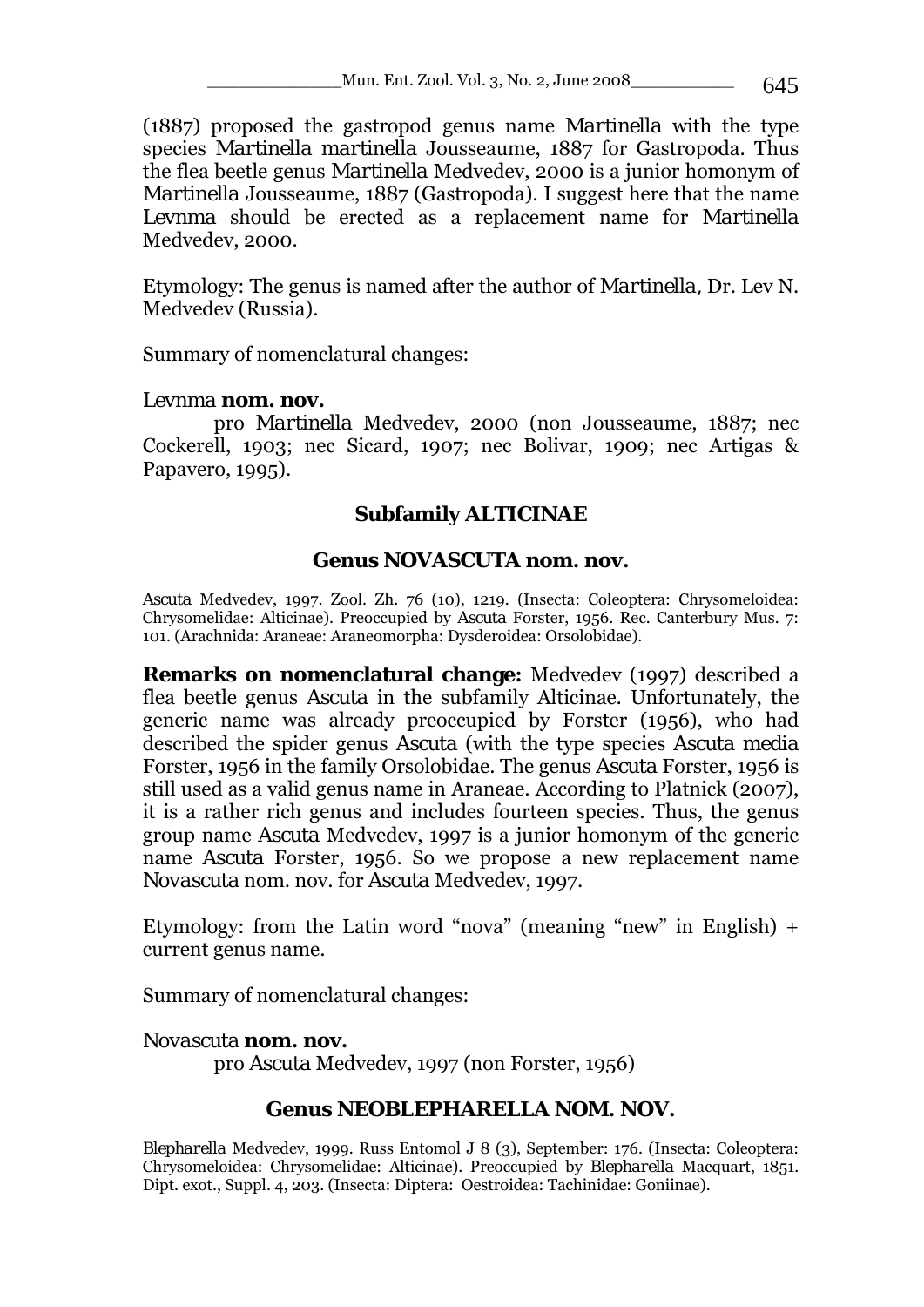**Remarks on nomenclatural change:** The name *Blepharella* was initially introduced by Macquart, 1851 for a genus of the fly family Tachinidae (with the type species *Blepharella lateralis* Macquart, 1851 by original designation and monotypy). *Blepharella* Macquart, 1851 is still used as a valid genus name in Tachinidae (Diptera). According to Cantrell & Crosskey (2007), it includes only one species as the type. Subsequently, Medvedev, 1999 described an flea beetle genus *Blepharella* under the same generic name. Thus, the genus group name *Blepharella* Medvedev, 1999 is a junior homonym of the genus *Blepharella* Macquart, 1851. So I propose a new replacement name *Neoblepharella* nom. nov. for the genus name *Blepharella* Medvedev, 1999.

Etymology: from the Latin prefix "-neo" (meaning "new" in English) + current genus name.

Summary of nomenclatural changes:

### *Neoblepharella* **nom. nov.**  pro *Blepharella* Medvedev, 1999 (non Macquart, 1851)

# **Genus** *EUPLATYSPHAERA* **NOM. NOV.**

*Platysphaera* Medvedev, 2001. Entomol. Basil. 23, 1, 188. (Insecta: Coleoptera: Chrysomeloidea: Chrysomelidae: Alticinae). Preoccupied by *Platyshaera* Holdich & Harrison, 1981. Record Aust. Mus. 33 (12): 637. (Crustacea: Malacostraca: Isopoda: Sphaeromatoidea: Sphaeromatidae).

**Remarks on nomenclatural change:** The flea beetle *Platysphaera*  Medvedev, 2001 was established for a genus of the family Alticinae. Nevertheless the name *Platysphaera* is already occupied. Holdich & Harrison (1981) proposed the isopod genus group name *Platysphaera*  with the type species *Platysphaera membranata* Holdich & Harrison, 1981 for Crustacea. The genus group name is still used as a valid name in Isopoda. Thus the flea beetle genus *Platysphaera* Medvedev, 2001 is a junior homonym of *Platysphaera* Holdich & Harrison, 1981 (Crustacea: Isopoda). I suggest here that the name *Euplatysphaera* should be erected as a replacement name for *Platysphaera* Medvedev, 2001.

Etymology: from the Latin prefix "-eu" (meaning "real" in English) + current genus name.

Summary of nomenclatural changes:

# *Euplatysphaera* **nom. nov.**

pro *Platysphaera* Medvedev, 2001 (non Holdich & Harrison, 1981).